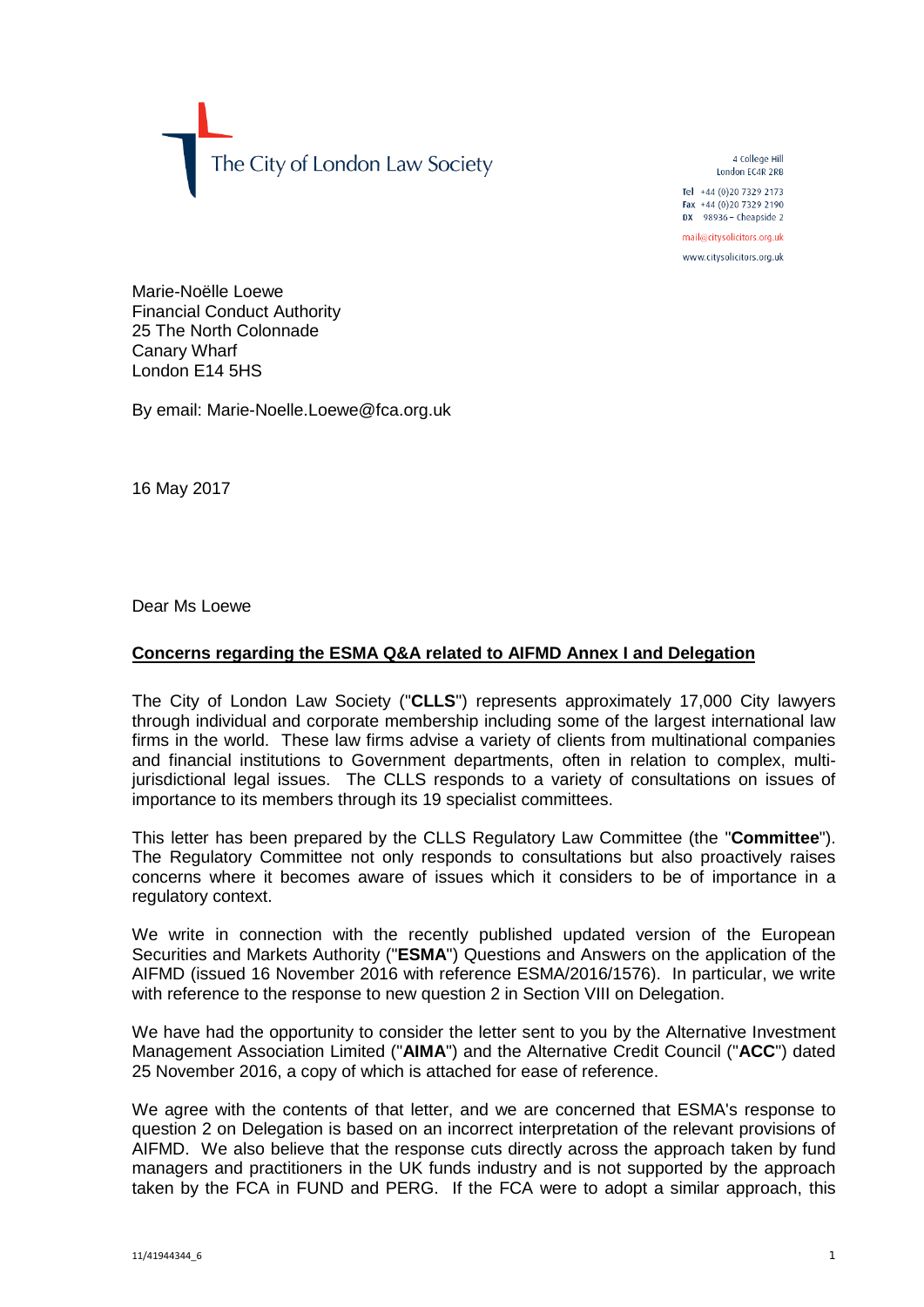would require significant reorganisation and re-documentation of AIFs and their organisational arrangements.

We therefore support and reiterate the request made by AIMA and the ACC that the FCA should seek to update its rules or guidance or otherwise take steps to give effect to ESMA's response to Question 2 on Delegation.

We do not propose to reiterate the arguments set out in the AIMA and ACC letter but broadly, our concerns can be summarised as follows:

#### *Functions the AIFM must perform*

Annex 1 of AIFMD contemplated that there was a fundamental difference between services that an AIFM must carry out in order to be considered an AIFM (namely portfolio management and/or risk management) and those which it may carry out.

The functions which an AIFM may carry out are not additional services which an AIF would never require. It cannot have been the legislator's intention in enacting Annex 1, point 2 that AIFs would never require legal services or accounting services. We believe the better view, and the view currently taken by most AIFs and AIFMS, is that third parties must be permitted to provide those services in Annex 1 point 2 without impacting the management function of the AIFM.

#### *Ability to delegate functions*

If it is correct that an AIFM is not required to automatically be responsible for the functions in Annex 1 point 2, it must be **appointed** in order to carry out those tasks. Where the AIF and AIFM are legally separate entities (which is the case with many AIFs), only the AIF itself may direct its business and authorise third parties to carry out those services it requires.

If an AIFM has not been appointed to provide a particular service, then legally or contractually, it has no basis for delegating to a third party. It would also have no power to terminate the delegation arrangement if compliance was at risk. Further, Articles 5(2) and (3) AIFMD specifically provide for steps that need to be taken in instances where an external AIFM cannot ensure compliance. This would not be necessary if the AIFM was responsible for the provision of all services to the AIF.

#### *Impact on legal services*

We are additionally concerned that the interpretation of the AIFM's responsibilities on Delegation could negatively impact the provision of legal services to AIFs. In particular, the protection of client privilege may be affected if legal counsel are to be considered delegates of the AIFM rather than directly appointed by the AIF itself. There is also a possibility that a conflict of interest could arise in a case where the AIF might wish to pursue a course of action which might adversely affect the AIFM.

Compliance with Article 20 of AIFMD also creates some significant practical issues for law firms, most notably the need to grant the AIFM right of access to the premises of the law firm as envisaged by Article 75(h) of the delegated Regulation.

## *Current FCA rules and guidance*

The FCA rules and guidance on this topic already make clear that an AIFM can only delegate services for which it is responsible (for example, FUND 3.10 and the response to question 3.5 in PERG 16.3). We see no reason for the FCA to make any fundamental alteration to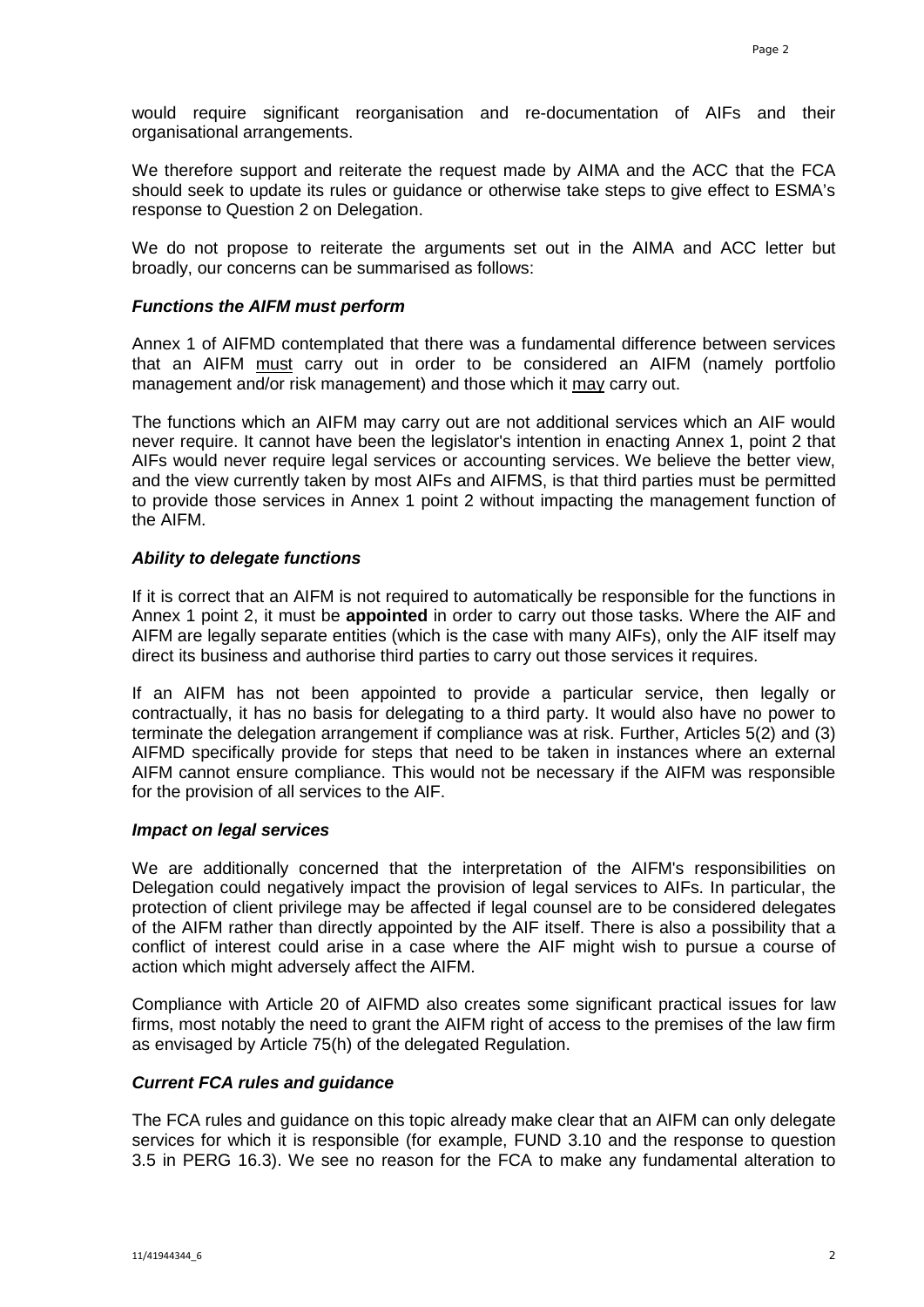existing rules that are based on a plainly correct reading of the underlying European legislation.

We would be happy to set out our views in more detail or to attend a meeting to discuss it further with you on request.

If you would find it helpful to discuss any of these comments then we would be happy to do so. Please contact Karen Anderson by telephone on +44 (0) 20 7466 2404 or by email at [Karen.Anderson@hsf.com](mailto:Karen.Anderson@hsf.com) in the first instance.

Yours sincerely

Kampfal

**Karen Anderson** *Chair, CLLS Regulatory Law Committee Enc.*

© CITY OF LONDON LAW SOCIETY 2017 All rights reserved. This paper has been prepared as part of a consultation process. Its contents should not be taken as legal advice in relation to a particular situation or transaction.